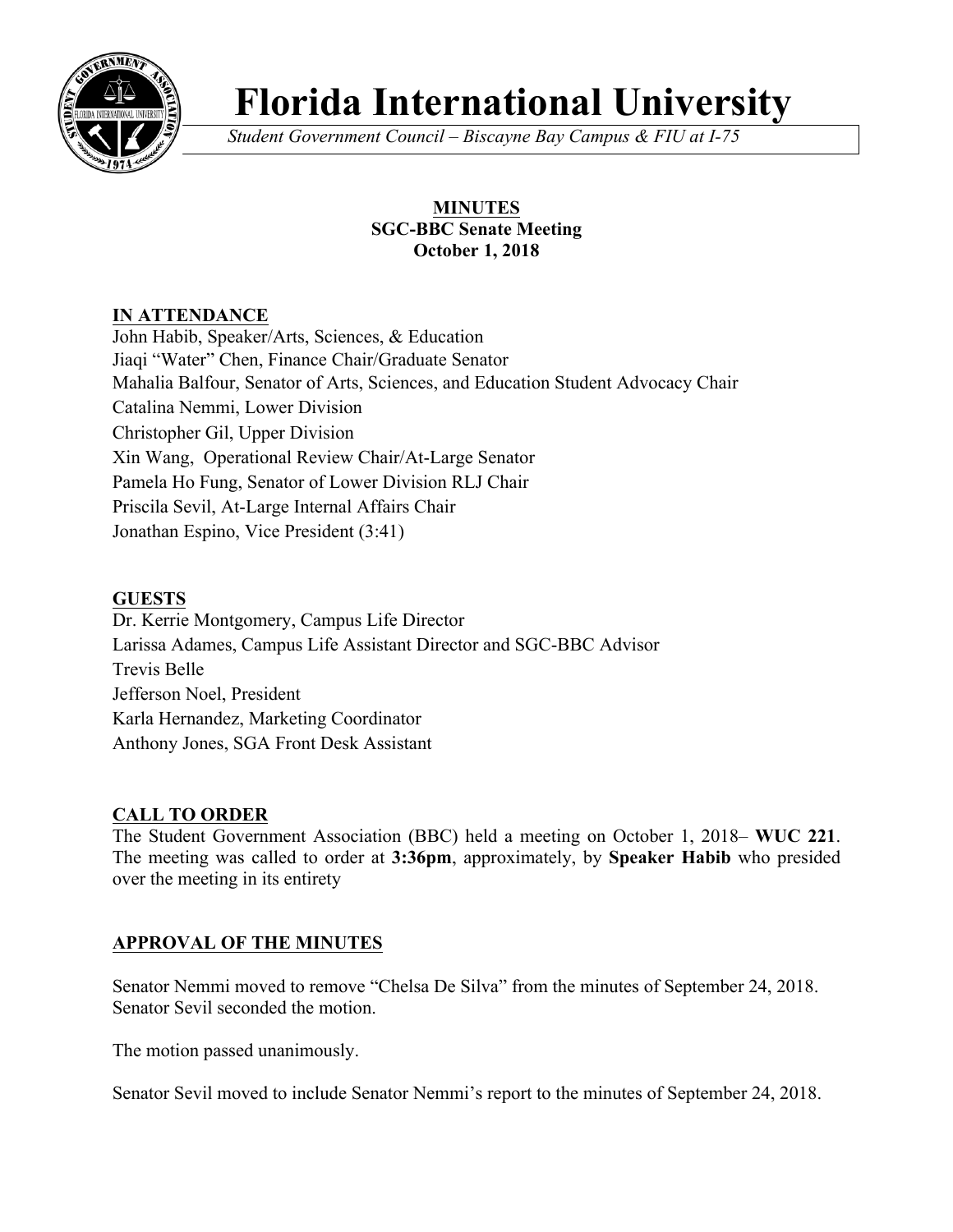Senator Ho Fung seconded the motion.

The motion passed unanimously.

Senator Chen moved to approve the Senate Minutes of September 24, 2018 with the listed changes.

Senator Balfour seconded the motion.

By a unanimous decision the motion was passed.

#### **WELCOME**

Speaker Habib welcomed the senate and announced to them that he has sent out the latest "Habibs Guide" so everyone should have access to it.

#### **SPEAKER REPORT**

Speaker Habib…

- Explained that today will be a packed day with many things to go over during the meeting.
- Asked the committee chairs to please make their reports concise in order to cover everything that is needed to be covered during this meeting.
- Announced that he has added Student Advocacy to the google drive for Mahalas committee.

#### **VICE PRESIDENT REPORT**

Vice President Espino…

• Informed the senate that he does not have any updates regarding any of the special projects that he has been working on due to the fact that many of the emails he sent out got lost over the weekend.

#### **FINANCE CHAIR REPORT**

Senator Chen…

- Informed the senate that she is working on a project to determine exactly how much money is allocated each department.
- Informed the council that she is working on creating an excel sheet to determine how much money has been spent since last summer.
- Explained how she and Senator Wang will be working on the FIU Hospitality Implementation Board alongside the CASE Center.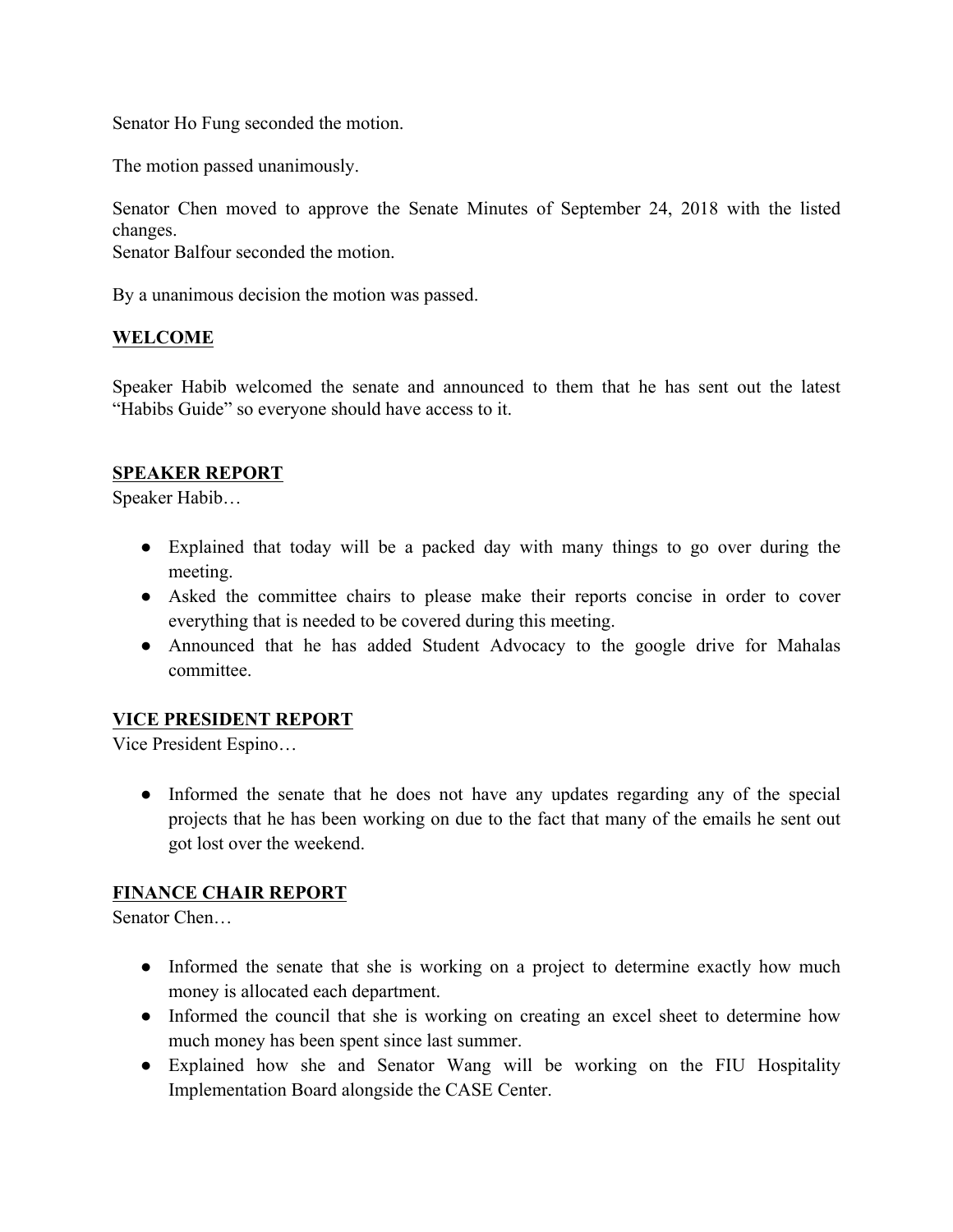# **RLJ CHAIR REPORT**

Senator Ho Fung…

• Informed the council that she has met up with Vice President Espino and Ms.Adames to work on finding solutions/remedies to create a more lively/beautiful environment on the campus through art.

## **OPERATIONAL REVIEW CHAIR REPORT**

Senator Wang…

- Announced to the senate that she has checked into the HR building's info box and that she has reached out to the different leaders of each department in order to assist in the resolution that she is currently working on.
- Gave a warm welcome to Senator Gil as he is the newest member of the Operational Review Committee.

## **INTERNAL AFFAIRS CHAIR REPORT**

Senator Sevil…

- Opened her report by wishing that everyone had a great weekend.
- Reflected on the retreat she just recently attended.
- Informed the senate that only a few members were a little behind on their office hours however, overall everyone did really well.
- Informed the senate that she will be following up with everyone regarding the senate homework.

## **STUDENT ADVOCACY CHAIR REPORT**

Senator Balfour…

- Informed the senate that she now has 2 members on her Student Advocacy council.
- Reflected on her very first Student Advocacy meeting.

## **ADVISOR REPORT**

Ms.Adames…

- Informed the senate that everything is all set for the Homecoming Parade.
- Informed the senate that she will be sending out an email for all those who would like to participate on the Homecoming float.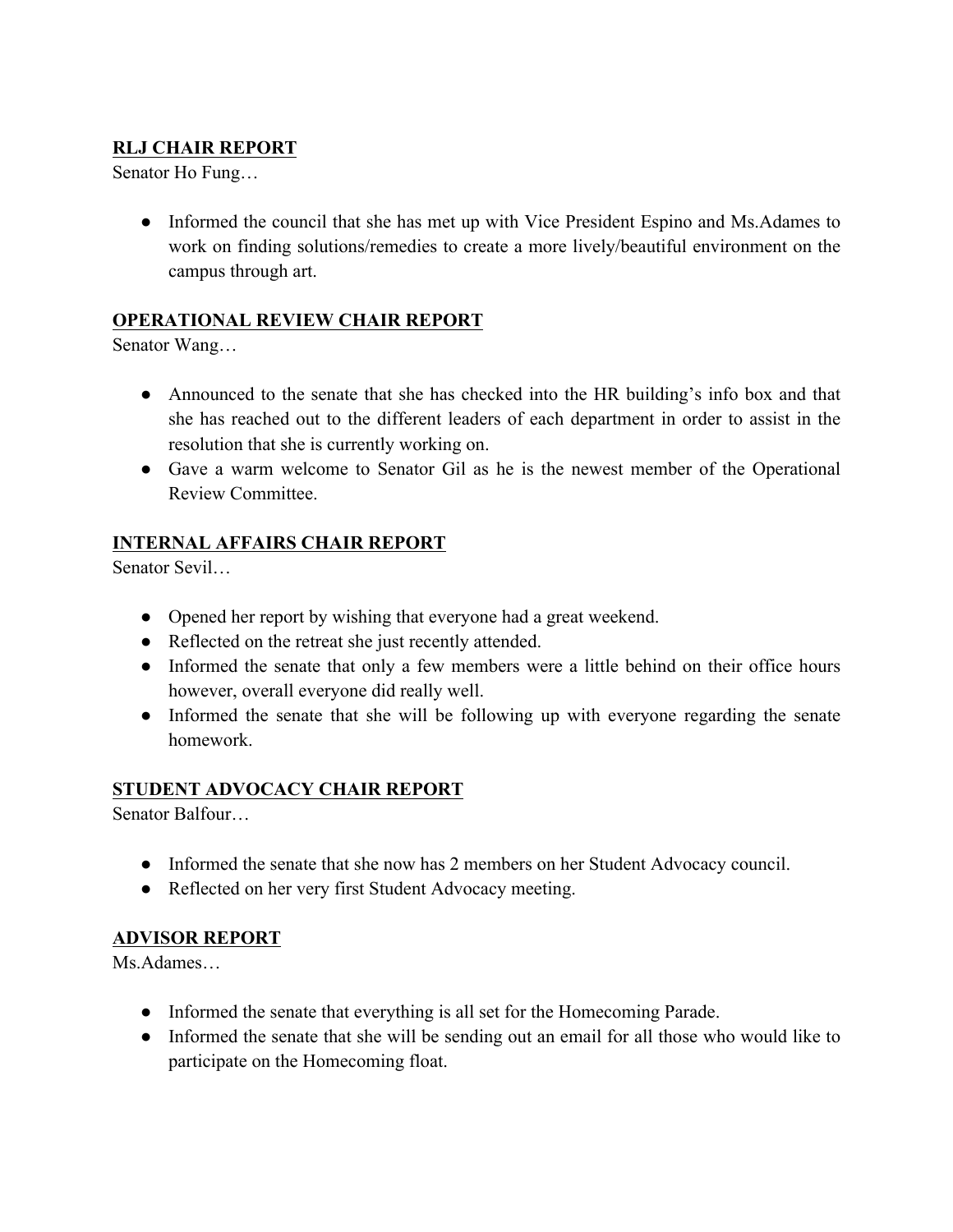- Reminded the senate that the safety walk will take place tomorrow and highly encourage everyone to attend.
- Informed the senate of an active shooter training and highly recommend everyone to attend.

#### **SENATOR'S REPORT**

Senator Nemmi…

● Stated that she is working on the explatory event and that Senator Gil would probably be working with her.

Senator Gil…

• Reflected on the meeting he attended with the Student Advocacy Committee.

#### **OLD BUSINESS**

#### **A. Approval of the Minutes**

The senate reviewed the minutes of September 24, 2018. The motions regarding the approval of the minutes are found under "APPROVAL OF MINUTES"

#### **B. U-Wide Bill 1802**

Speaker Habib informed the senate that MMC's RLJ Chair has not yet gotten back to him regarding the amendments to the bill so he highly recommends that the senate table this to the next senate meeting on October 8th.

Senator Sevil moved to table U-Wide Bill 1802 to the October 8th senate meeting. Senator Nemmi seconded the motion.

The motion passed unanimously.

#### **NEW BUSINESS**

#### **A. Speaker Pro Temp**

**I. Q/A**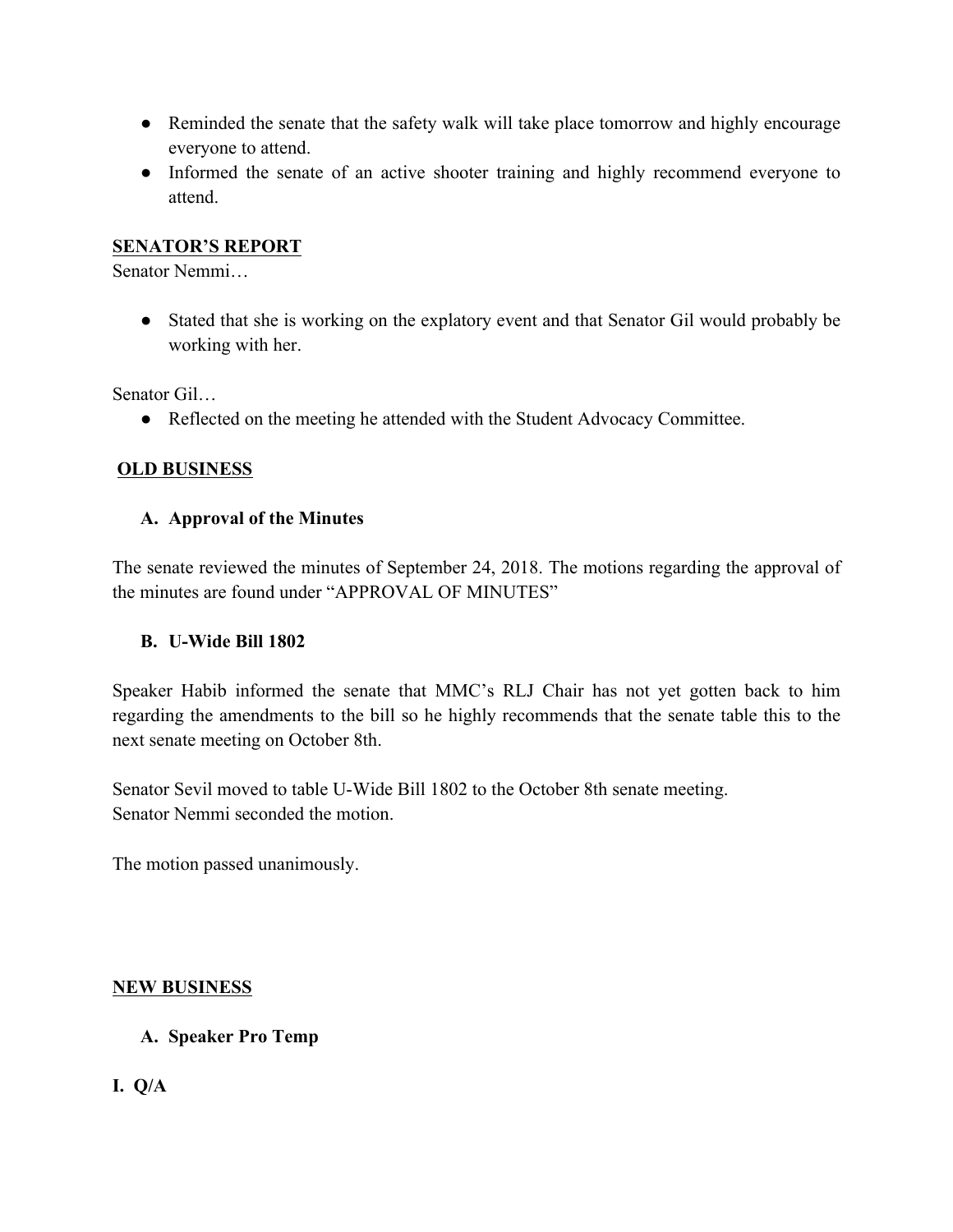Speaker Habib announced that both candidates will stand up before the senate for a total of 7 minutes of Q&A.

Senator Sevil & Senator Ho Fung each stood up before the senate for 7 minutes of Q&A.

The senate asked both Senator Sevil & Senator Ho Fung questions for 7 minutes to which they responded accordingly.

#### **II. Voting**

Senator Nemmi moved to appoint the Speaker Pro. Senator Balfour seconded the motion.

The motion passed unanimously.

Roll Call Vote:

John Habib–Senator Ho Fung Mahalia Balfour-Senator Sevil Jiaqi "Water" Chen–Senator Ho Fung Xin Wang–Senator Ho Fung Christopher Gil–Senator Sevil Pamela Ho Fung-Senator Ho Fung Catalina Nemmi-Senator Ho Fung Priscila Sevil–Senator Sevil

By a vote of 5/3/0, Senator Ho Fung was appointed to Speaker Pro Temp.

## **B. Finance Committee Nominations**

Speaker Habib reminded the senate that there can only be 5 members within the Finance Committee and all must be nominated.

Senator Nemmi nominated herself to be part of the Finance Committee. Roll Call Vote:

> John Habib–Yay Mahalia Balfour-Yay Jiaqi "Water" Chen–Yay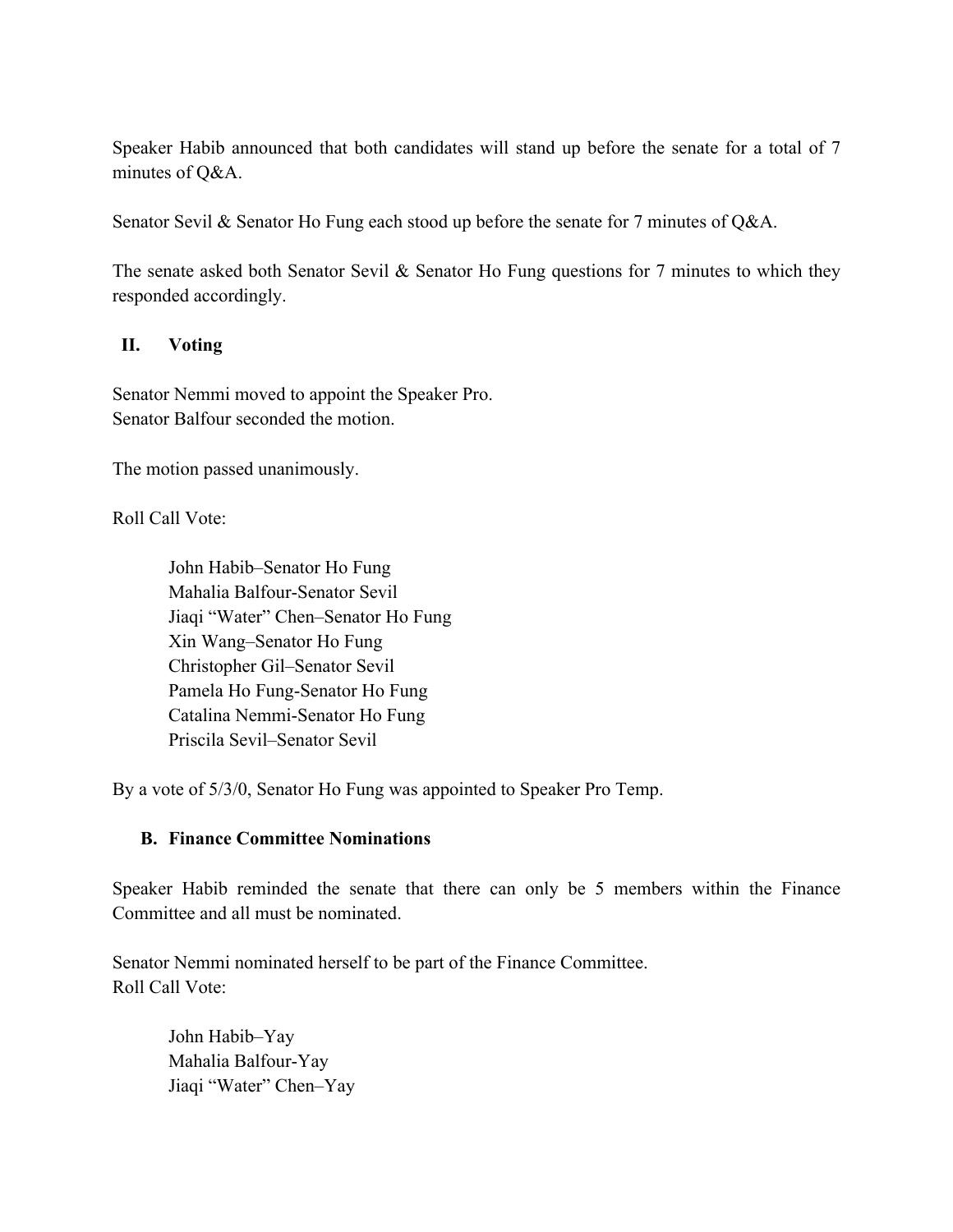Xin Wang–Yay Christopher Gil–Yay Pamela Ho Fung-Yay Catalina Nemmi-Yay Priscila Sevil–Yay

Senator Sevil nominated herself to be part of the Finance Committee. Roll Call Vote:

> John Habib–Yay Mahalia Balfour-Yay Jiaqi "Water" Chen–Yay Xin Wang–Yay Christopher Gil–Yay Pamela Ho Fung-Yay Catalina Nemmi-Yay Priscila Sevil–Yay

Senator Wang nominated herself to be part of the Finance Committee. Roll Call Vote:

> John Habib–Yay Mahalia Balfour-Yay Jiaqi "Water" Chen–Yay Xin Wang–Yay Christopher Gil–Yay Pamela Ho Fung-Yay Catalina Nemmi-Yay Priscila Sevil–Yay

Senator Balfour moved to appoint the following members, Senator Nemmi, Senator Sevil, & Senator Wang to the Finance Committee.

Senator Gil seconded the motion.

Roll Call Vote:

John Habib–Yay Mahalia Balfour-Yay Jiaqi "Water" Chen–Yay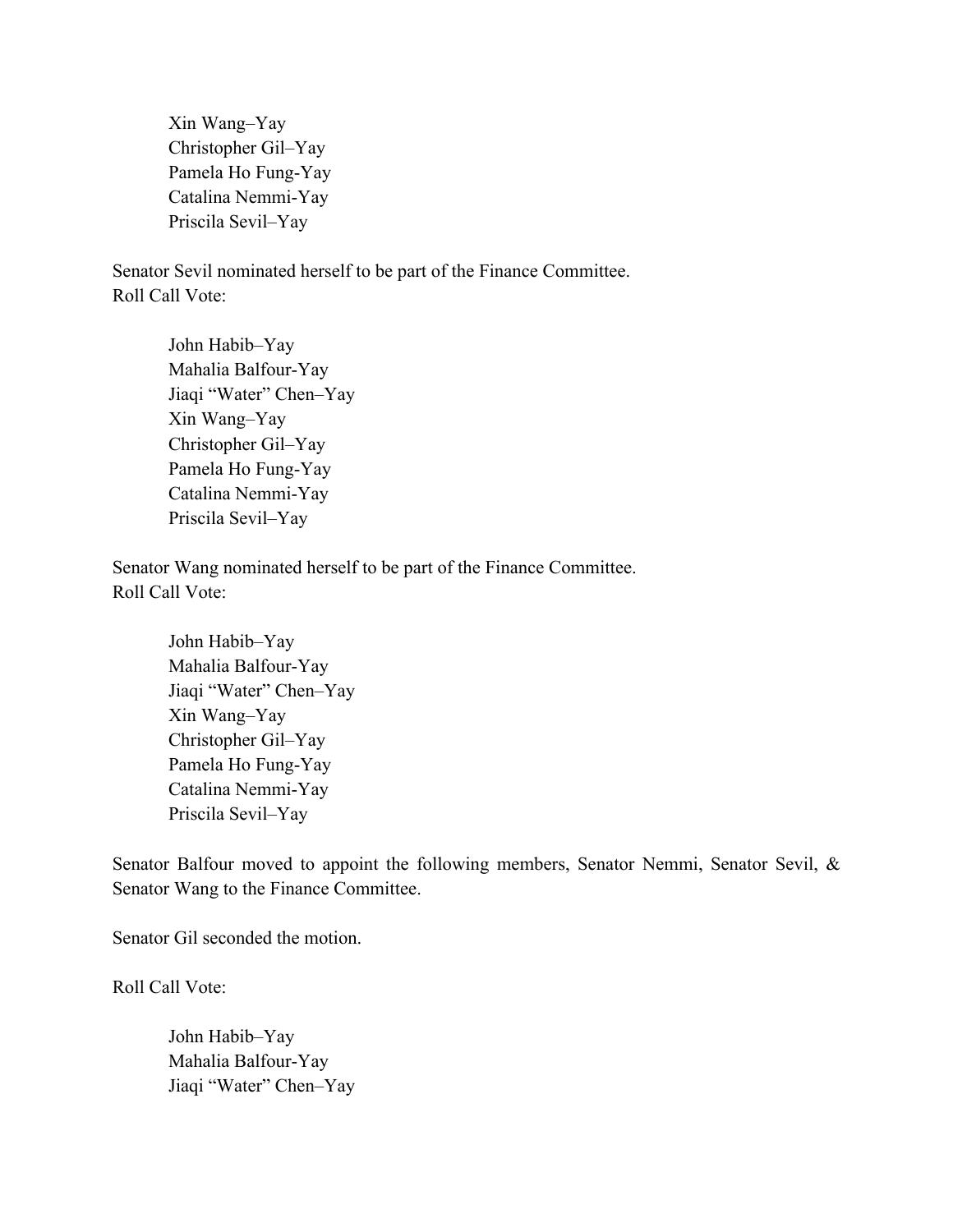Xin Wang–Yay Christopher Gil–Yay Pamela Ho Fung-Yay Catalina Nemmi-Yay Priscila Sevil–Yay

By a unanimous decision Senator Nemmi, Senator Sevil, & Senator Wang were appointed to the Finance Committee.

#### **C. Senate Bill 2018.0005**

Speaker Habib reviewed before the senate, Senate Bill 2018.0005.

Dr.Montgomery pointed out a conflict within the language of the document.

Speaker Habib acknowledged the conflict and made a note to correct it.

Ms. Adames recommended to remove the word, "however" in order to make the language more specific and sure.

Dr.Montgomery also suggested to replace the phrase, "there can be" with "may."

Speaker Habib made note of all the changes that needed to be made and reminded the senate that the seconded reading of this bill will take place next senate meeting.

#### **D. Proclamation 2018.0001**

#### **I. Trevis Belle**

President Noel spoke before the senate and explained the proclamation.

President Noel was very excited as this was the very first proclamation ever at the SGA here at BBC.

President Noel gave background on the award recipient of this Proclamation, Trevis Belle.

Trevis Bell went up before the senate to accept his reward, share his story, and give thanks for being the very first award recipient.

Senator Balfour moved to amend the proclamation to include, "the inaugural presidential leader."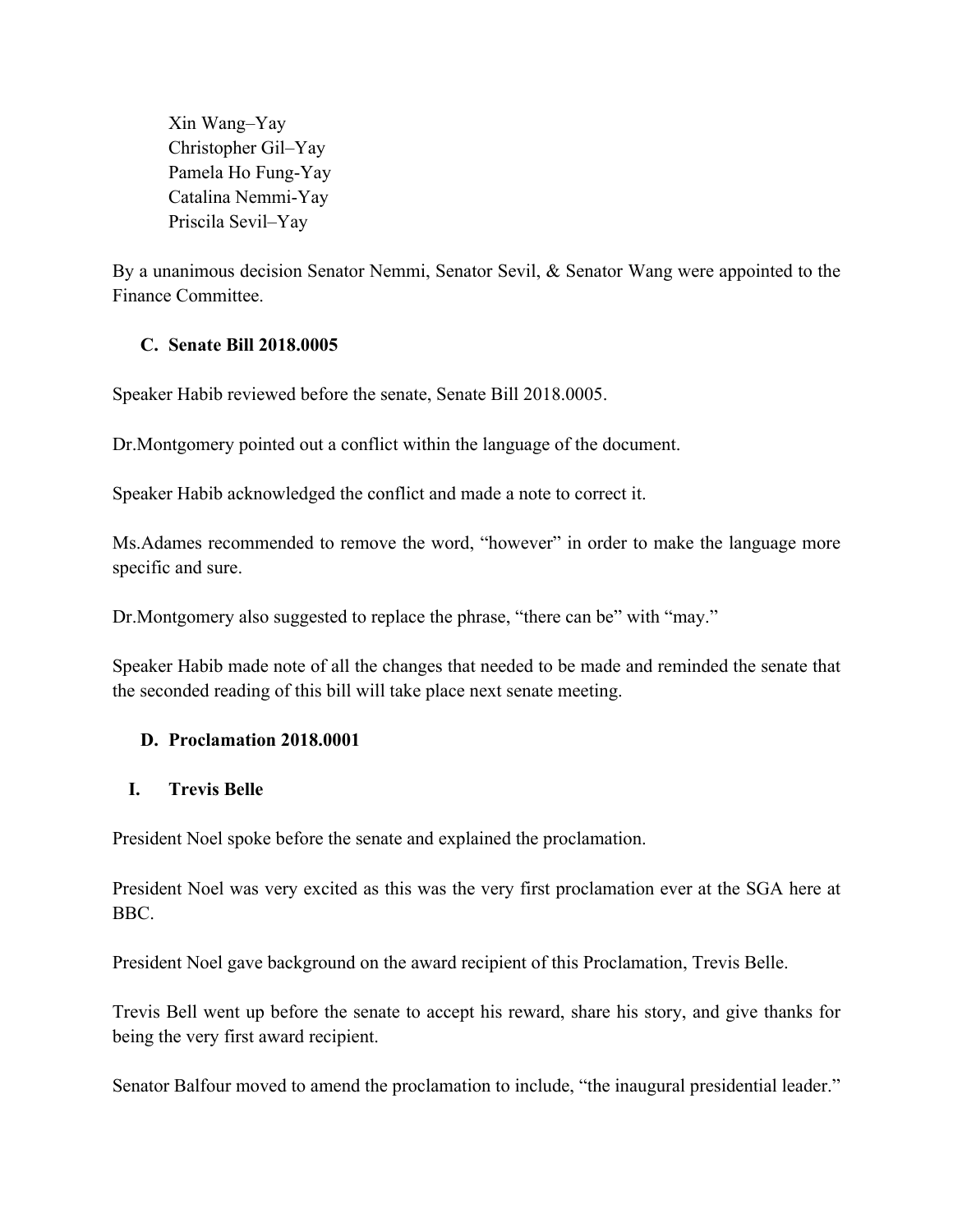Senator Sevil seconded the motion. The motion passed unanimously.

Senator Balfour moved to approve Proclamation 2018.0001 as amended. Senator Nemmi seconded the motion.

Roll Call Vote:

John Habib–Yay Mahalia Balfour-Yay Jiaqi "Water" Chen–Yay Xin Wang–Yay Christopher Gil–Yay Pamela Ho Fung-Yay Catalina Nemmi-Yay Priscila Sevil–Yay

By a unanimous decision Proclamation 2018.0001 was approved as amended.

#### **ANNOUNCEMENTS**

- a. **Safety Walk**, October 2, 7:30pm-9pm, Meet at the Library
- b. **Caristem Scholarship at FIU**, October 2-3, Anthony's Coal Fired Pizza, (Plantation, Miramar, Aventura, N. Miami, Doral, Kendall, Coral Gables)
	- *i. The CARISTEM Scholarship benefits economically disadvantaged undergraduate students pursuing a degree in STEM major and the first generation from their household to attend college. 20% of all tracked Dine In or Take Out sales will be donated to this scholarship.*
- c. **President's Round Table,** October 4, 11am SGA Conference Room
- d. **Homecoming Week**, October 6-13, 2018
	- i. **Panthermonium w/ Miguel + Rich the Kid**, October 6th
	- ii. **Dancing the Bay Away**, October 8th
	- iii. **Caribbean Bash**, October 9th
	- iv. **4th Annual Dessert Challenge for Roary's Birthday**, October 10
	- v. **Diversity Day**, Oct 11
	- vi. **A Night In Paris**, October 12
- e. **Homecoming Parade,** October 13